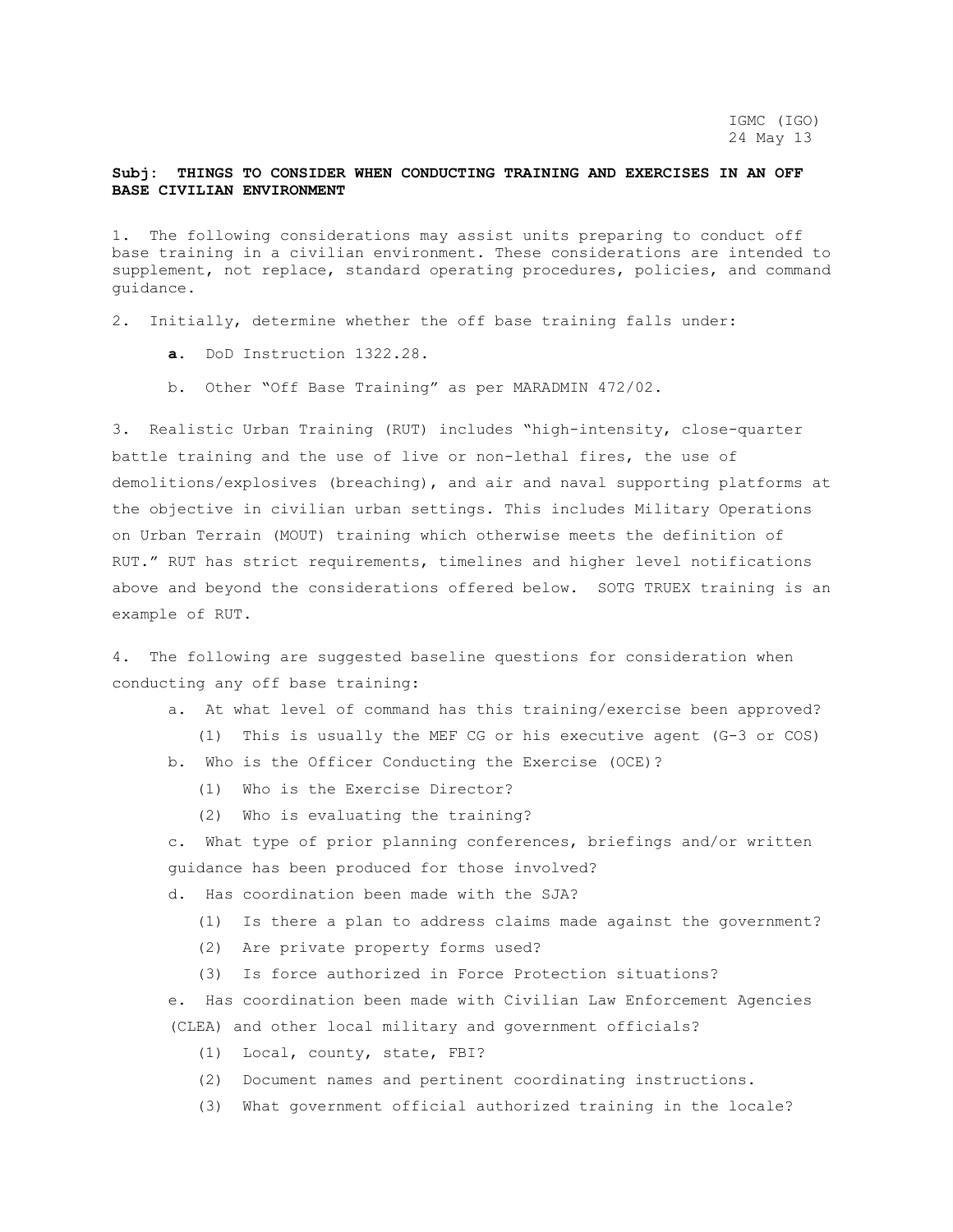## **Considerations for Conducting Training and Exercises in an Off-Base Civilian Environment**

- (4) Have planned events/raids/arrests been deconflicted with CLEA?
- (5) Has a local threat assessment been conducted?
- f. What type of disclosure policy exists?
- (1) Ensure exercise participants have identification cards and

"smart cards" with relevant command and local Points of Contact.

- g. What safety precautions are in place?
	- (1) Is someone designated as a safety officer?
	- (2) Is there an injury, fire, disaster plan?
- h. Has Operational Risk Management (ORM) been conducted?

(1) Is there a go/no-go plan or policy?

i. What type of training/briefings have been conducted for participants?

- (1) Intelligence Oversight?
- (2) Contact with the Public?
- (3) Advertent or inadvertent contact?
- (4) De-escalation of force situations?
- (5) Safety?
- j. What type of briefings has been given to the public?
	- (1) Is Public Affairs involved?
	- (2) Do they have a PA plan?

 (3) If training will not be advertised, is there a contingency plan should the training become public?

k. What type of weapons will be used during the training (including, but not limited to blanks, live fire, flashbangs, sniper, simmunitions)?

- l. If weapons will be used, will live fire or blanks be used?
	- (1) What type of coordination has been affected?
	- (2) Have monitors and safety personnel received prior training?
- m. Will aircraft be used in the training?
	- (1) To transport personnel?
	- (2) Reconnaissance?
	- (3) Has coordination occurred and have precautions been taken?
	- (4) Is the Air Officer familiar with FAA requirements?
	- (5) Has prior coordination with FAA been conducted?
- n. Are there records of prior coordination kept IAW MARADMIN 472/02?
- o. For specific property used, have property owners given permission?

p. For any situation where information is collected on U.S. persons, has permission been obtained?

q. Have environmental factors been considered?